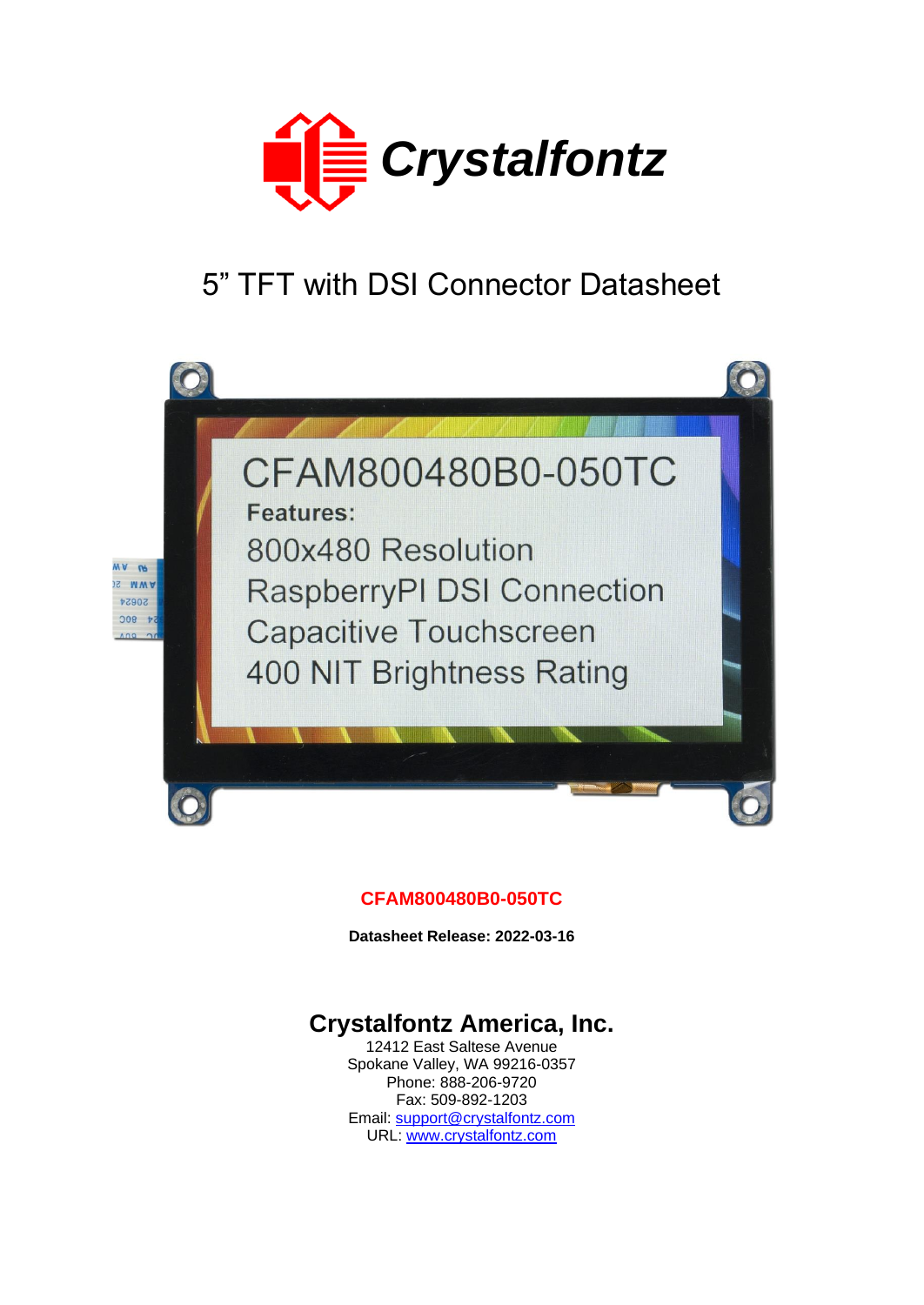

# **Table of Contents**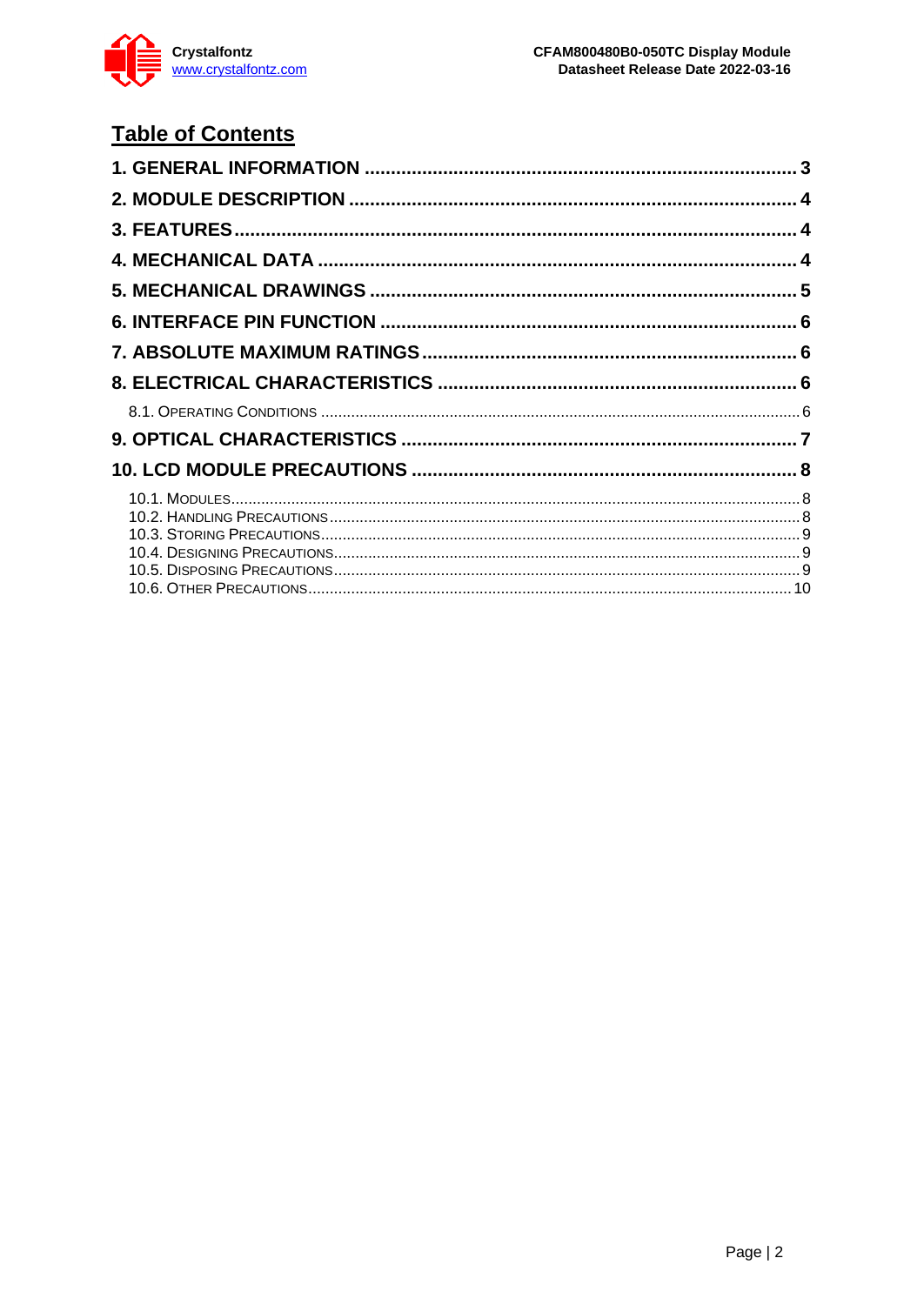

### <span id="page-2-0"></span>**1. General Information**

#### **Datasheet Revision History**

Datasheet Release: 2022-03-16

Datasheet for the CFAM800480B0-050TC display module.

#### **Product Change Notifications**

You can check for or subscribe to [Part Change Notices](https://www.crystalfontz.com/news/pcn.php) for this display module on our website.

#### **Variations**

Slight variations between lots are normal (e.g., contrast, color, or intensity).

#### **Volatility**

This display module has volatile memory.

#### **Disclaimer**

Certain applications using Crystalfontz America, Inc. products may involve potential risks of death, personal injury, or severe property or environmental damage ("Critical Applications"). CRYSTALFONTZ AMERICA, INC. PRODUCTS ARE NOT DESIGNED, INTENDED, AUTHORIZED, OR WARRANTED TO BE SUITABLE FOR USE IN LIFE-SUPPORT APPLICATIONS, DEVICES OR SYSTEMS OR OTHER CRITICAL APPLICATIONS. Inclusion of Crystalfontz America, Inc. products in such applications is understood to be fully at the risk of the customer. In order to minimize risks associated with customer applications, adequate design and operating safeguards should be provided by the customer to minimize inherent or procedural hazard. Please contact us if you have any questions concerning potential risk applications.

Crystalfontz America, Inc. assumes no liability for applications assistance, customer product design, software performance, or infringements of patents or services described herein. Nor does Crystalfontz America, Inc. warrant or represent that any license, either express or implied, is granted under any patent right, copyright, or other intellectual property right of Crystalfontz America, Inc. covering or relating to any combination, machine, or process in which our products or services might be or are used.

All specifications in datasheets on our website are, to the best of our knowledge, accurate but not guaranteed. Corrections to specifications are made as any inaccuracies are discovered.

Company and product names mentioned in this publication are trademarks or registered trademarks of their respective owners.

Copyright © 2022 by Crystalfontz America, Inc.,12412 East Saltese Avenue, Spokane Valley, WA 99216 U.S.A.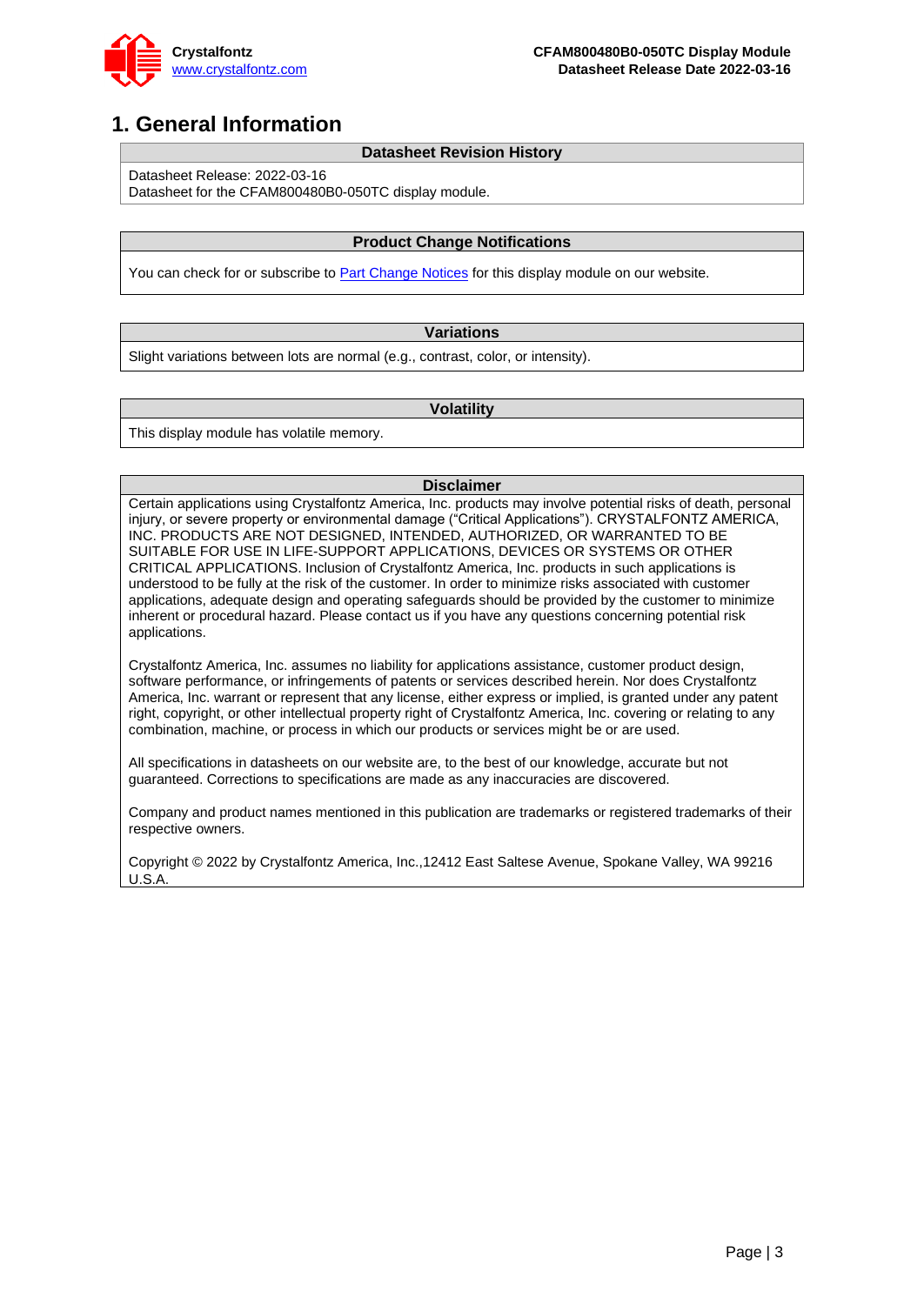

### <span id="page-3-0"></span>**2. Module Description**

The CFAM800480B0-050TC is a 5-inch color TFT LCD graphic display module with a capacitive touch panel and DSI interface. It is suitable for industrial, media, and other general-purpose applications.

This module is ideally used with a with a Raspberry Pi, or any embedded computer that has a DSI output. The module features a 15-pin Raspberry Pi DSI-compatible header.

### <span id="page-3-1"></span>**3. Features**

- 5-inch 800x480 RGB TFT Dot Matrix LCD
- 16M Colors
- Capacitive Touch Panel
- DSI Interface, MIPI 2-Lane
- Raspberry Pi Compatible
- +3.3V Power Supply
- 12 White LED Backlight
- Operating Temperature: -20°C to +70°C
- Storage Temperature: -30°C to +80°C
- TFT Driver IC ICN6211
- CTP Driver IC GT911

### <span id="page-3-2"></span>**4. Mechanical Data**

| <b>Item</b>              | <b>Specification (mm)</b>          | <b>Specification (inch)</b> |
|--------------------------|------------------------------------|-----------------------------|
| Overall Module Dimension | 120.70 (W) x 93.05 (H) x 12.52 (D) | 4.75 x 3.66 x 0.49          |
| Viewing Area             | 109.00 (W) x 65.80 (H)             | $4.29 \times 2.59$          |
| Active Area              | 108.00 (W) x 64.80 (H)             | $4.25 \times 2.55$          |
| Dot Pitch                | $0.135$ (W) x $0.135$ (H)          | $0.005 \times 0.005$        |
| Weight (Typical)         | 128 grams                          | 4.52 ounces                 |

### **5. Configuration**

While the display will work immediately upon connection and power up, the touchscreen may be upside down due to a setting in the standard download of Raspbian. In order for the touch to line up properly with the display, edit the /boot/config.txt file to include the line:

lcd\_rotate=2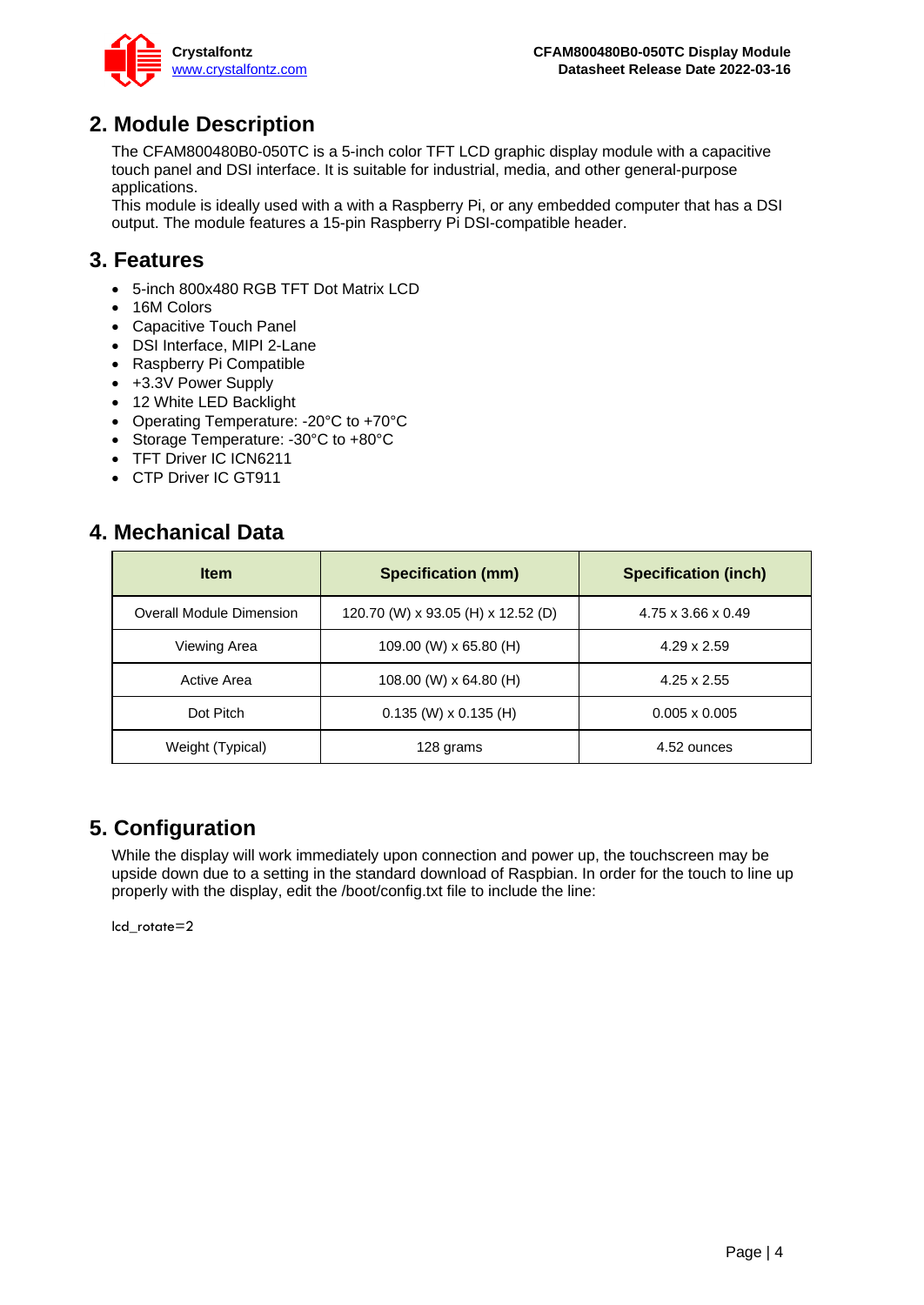

<span id="page-4-0"></span>

Page | 5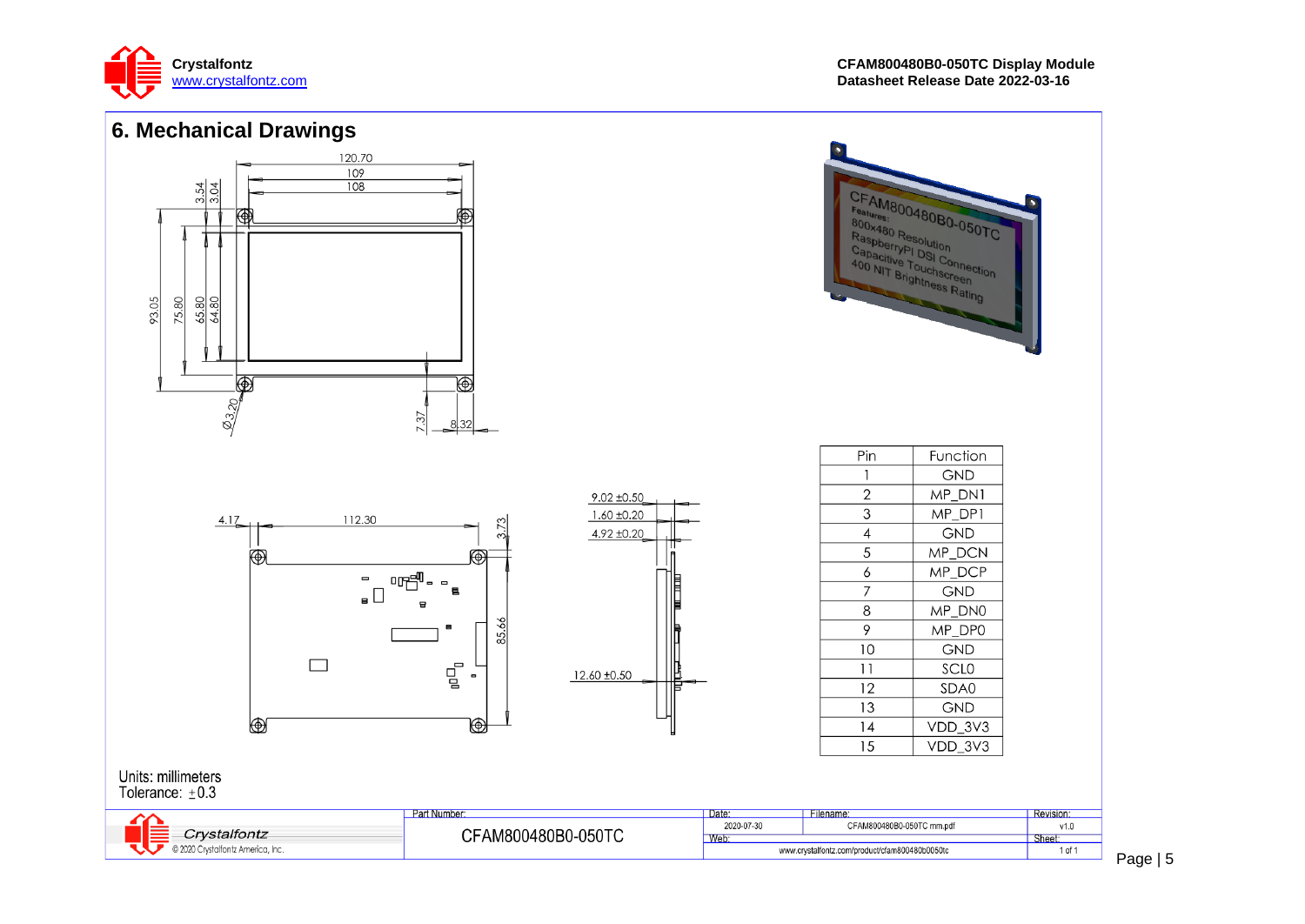

# <span id="page-5-0"></span>**7. Interface Pin Function**

| <b>Pin</b>        | <b>Symbol</b> | <b>Function</b>            |
|-------------------|---------------|----------------------------|
| 1                 | <b>GND</b>    | Ground                     |
| 2                 | MP-DN1        | MIPI negative data1 signal |
| 3                 | MP-DP1        | MIPI positive data1 signal |
| 4                 | <b>GND</b>    | Ground                     |
| 5                 | MP-DCN        | MIPI negative clock signal |
| 6                 | MP-DCP        | MIPI positive clock signal |
| 7                 | <b>GND</b>    | Ground                     |
| 8                 | MP-DN0        | MIPI negative data0 signal |
| 9                 | MP-DP0        | MIPI positive data0 signal |
| 10                | <b>GND</b>    | Ground                     |
| 11                | <b>SCLO</b>   | I2C0 clock signal          |
| $12 \overline{ }$ | SDA0          | I2C0 data signal           |
| 13                | <b>GND</b>    | Ground                     |
| 14                | VDD           | Power supply (3.3V)        |
| 15                | VDD           | Power supply (3.3V)        |

# <span id="page-5-1"></span>**8. Absolute Maximum Ratings**

| <b>Parameter</b>             | <b>Symbol</b>              | <b>Min</b> | <b>Max</b> | Unit | <b>Notes</b> |
|------------------------------|----------------------------|------------|------------|------|--------------|
| <b>Operating Temperature</b> | $\mathsf{T}_{\mathsf{OP}}$ | -20        | $+70$      | °C   | (1)(2)       |
| Storage Temperature          | $\mathsf{T}_{\texttt{ST}}$ | -30        | $+80$      | °C   | (1)(2)       |

*Notes:*

*(1) These are stress ratings only. Extended exposure to the absolute maximum ratings listed above may affect device reliability or cause permanent damage.* 

*(2) Temp.* ≦*60°C, 90% RH Maximum Temp.*>*60°C Absolute humidity < 90% RH at 60°C*

### <span id="page-5-2"></span>**9. Electrical Characteristics**

### <span id="page-5-3"></span>**9.1. Operating Conditions**

| <b>Item</b>          | <b>Symbol</b> | Min                      | <b>Typ</b> | <b>Max</b> | Unit  |
|----------------------|---------------|--------------------------|------------|------------|-------|
| Supply Voltage       | VDD           | $-0.5$                   | 3.3        | 3.96       |       |
| Logic Supply Current | <b>IVDD</b>   | 90                       | 110        | 130        | mA    |
| LED Lifetime         |               | $\overline{\phantom{0}}$ | 30,000     | -          | Hours |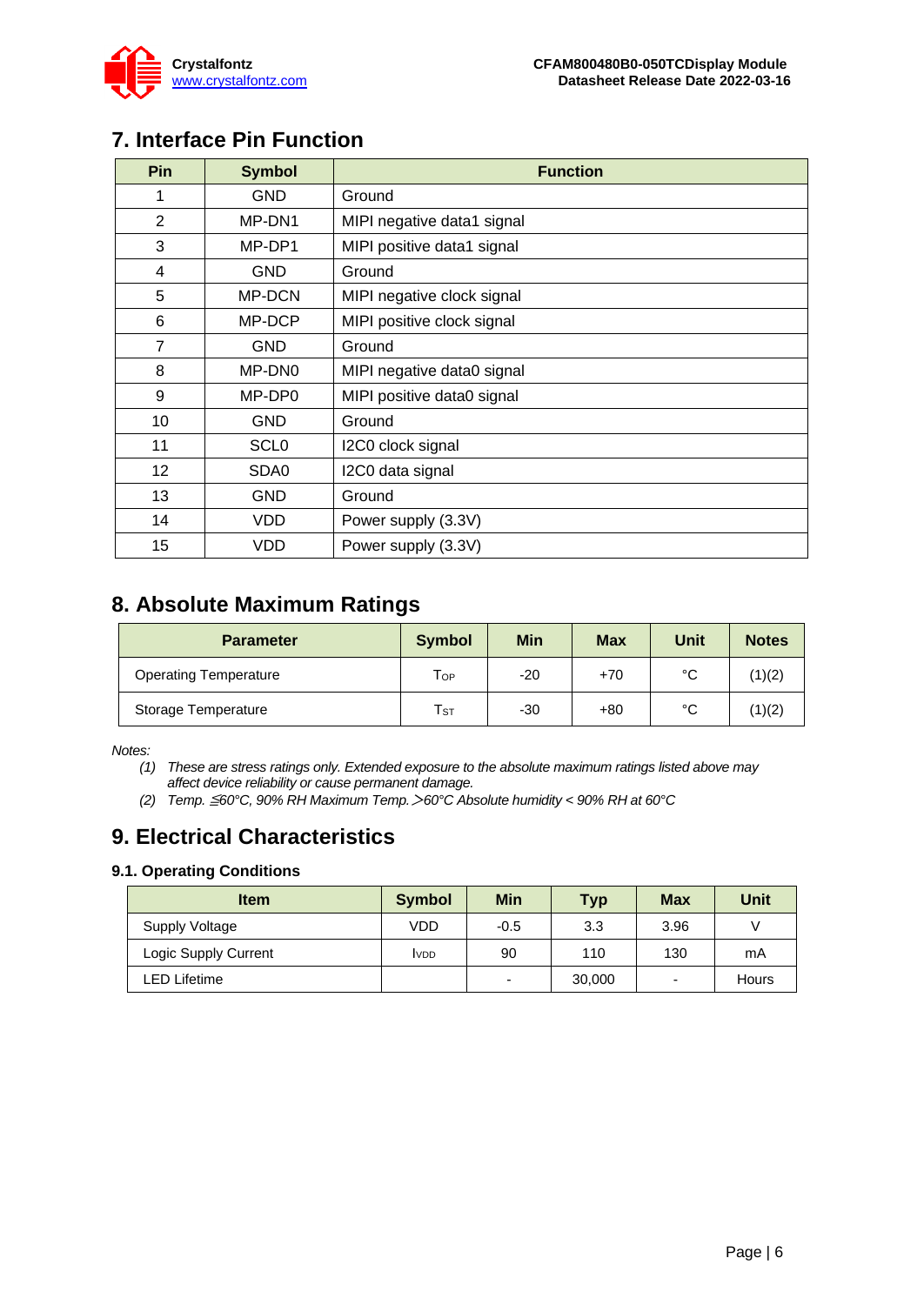

# <span id="page-6-0"></span>**10. Optical Characteristics**

| <b>Item</b>                    |            | <b>Symbol</b> | <b>Condition</b>                                        | <b>Min</b> | <b>Typ</b> | <b>Max</b>    | <b>Unit</b>       |
|--------------------------------|------------|---------------|---------------------------------------------------------|------------|------------|---------------|-------------------|
| Response Time<br>$T_r$ + $T_F$ |            |               |                                                         | 30         | 40         | <sub>ms</sub> |                   |
| <b>Contrast Ratio</b>          |            | (CR)          | At Optimized<br>Viewing Angle                           | 800        | 1000       |               |                   |
| <b>Red Chromaticity</b>        |            | $R_{x}$       | $\theta = 0^{\circ}, \Phi = 0, \text{ Ta} = 25^{\circ}$ | 0.579      | 0.629      | 0.679         |                   |
|                                |            | $R_{y}$       |                                                         | 0.0276     | 0.326      | 0.376         |                   |
| <b>Green Chromaticity</b>      |            | $G_{x}$       | $\theta = 0^{\circ}, \Phi = 0, \text{ Ta} = 25^{\circ}$ | 0.287      | 0.337      | 0.387         |                   |
|                                |            | $G_Y$         |                                                         | 0.496      | 0.546      | 0.596         |                   |
| <b>Blue Chromaticity</b>       |            | Bx            | $\theta = 0^{\circ}$ , $\Phi = 0$ , Ta=25°              | 0.086      | 0.136      | 0.186         |                   |
|                                |            | BY            |                                                         | 0.096      | 0.143      | 0.193         |                   |
| <b>White Chromaticity</b>      |            | $W_X$         | $\theta = 0^{\circ}$ , $\Phi = 0$ , Ta=25°              | 0.250      | 0.300      | 0.350         |                   |
|                                |            | WY            |                                                         | 0.260      | 0.310      | 0.360         |                   |
|                                | Horizontal | θL            | $CR \ge 10$                                             |            | 80         |               |                   |
| Viewing<br>Angle               |            | $\theta R$    |                                                         | ٠          | 80         |               | Degree            |
|                                | Vertical   | $\theta$ T    |                                                         | ٠          | 80         |               |                   |
|                                |            | $\theta B$    |                                                         |            | 80         | -             |                   |
| <b>Brightness</b>              |            |               |                                                         | 350        | 400        |               | cd/m <sup>2</sup> |

LED Backlight Circuit:

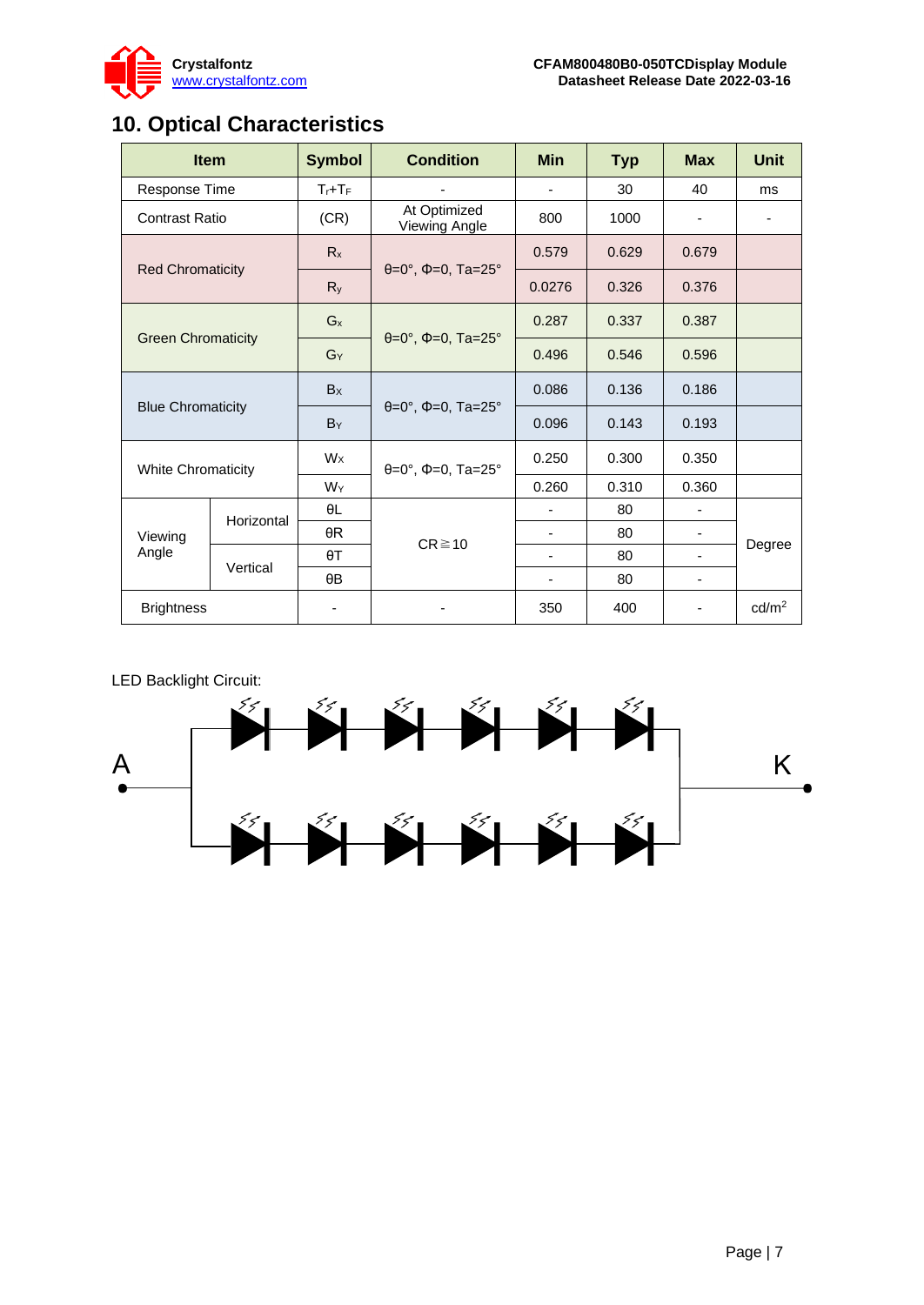

# <span id="page-7-0"></span>**11. LCD Module Precautions**

The precautions below should be followed when using LCD modules to help ensure personal safety, module performance, and compliance of environmental regulations.

### <span id="page-7-1"></span>**11.1. Modules**

- Avoid applying excessive shocks to module or making any alterations or modifications to it.
- Do not make extra holes on the printed circuit board, modify its shape or change the components of LCD display module.
- Do not disassemble the LCD display module.
- Do not operate the LCD display module above the absolute maximum rating.
- Do not drop, bend or twist the LCD display module.
- Soldering: only to the I/O terminals.
- Store in an anti-static electricity container and clean environment.
- It is common to use the "screen saver" to extend the lifetime of the LCD display module.
	- o Do not use the fixed information for long periods of time in real application.
	- o Do not use fixed information in LCD panel for long periods of time to extend "screen burn" effect time.
- Crystalfontz has the right to change passive components on the display module (resistors, capacitors and other passive components may have different appearance and color).
- Crystalfontz has the right to change the PCB revision/version in order to satisfy the supply stability, management optimization, the best product performance, etc., under the premise of not affecting the electrical characteristics and external dimensions.

### <span id="page-7-2"></span>**11.2. Handling Precautions**

- Since the display panel is made of glass, do not apply mechanical impacts such as dropping from a high position.
- If the display panel is accidently broken, and the internal organic substance leaks out, be careful not to inhale or touch the organic substance.
- If pressure is applied to the display surface or its neighborhood of the LCD display module, the cell structure may be damaged, so be careful not to apply pressure to these sections.
- The polarizer covering the surface of the LCD display module is soft and can be easily scratched. Please be careful when handling the LCD display module.
- Clean the surface of the polarizer covering the LCD display module if it becomes soiled using following adhesion tape.
	- o Scotch Mending Tape No. 810 or an equivalent
	- $\circ$  Never breathe the soiled surface or wipe the surface using a cloth containing solvent such as ethyl alcohol, since the surface of the polarizer will become cloudy.
	- o The following liquids/solvents may spoil the polarizer:
		- Water
		- Ketone
		- Aromatic Solvents
- Hold the LCD display module very carefully when placing the LCD display module into the system housing.
- Do not apply excessive stress or pressure to the LCD display module. And, do not over bend the film with electrode pattern layouts. These stresses will influence the display performance. Also, be sure to secure the sufficient rigidity for the outer cases.

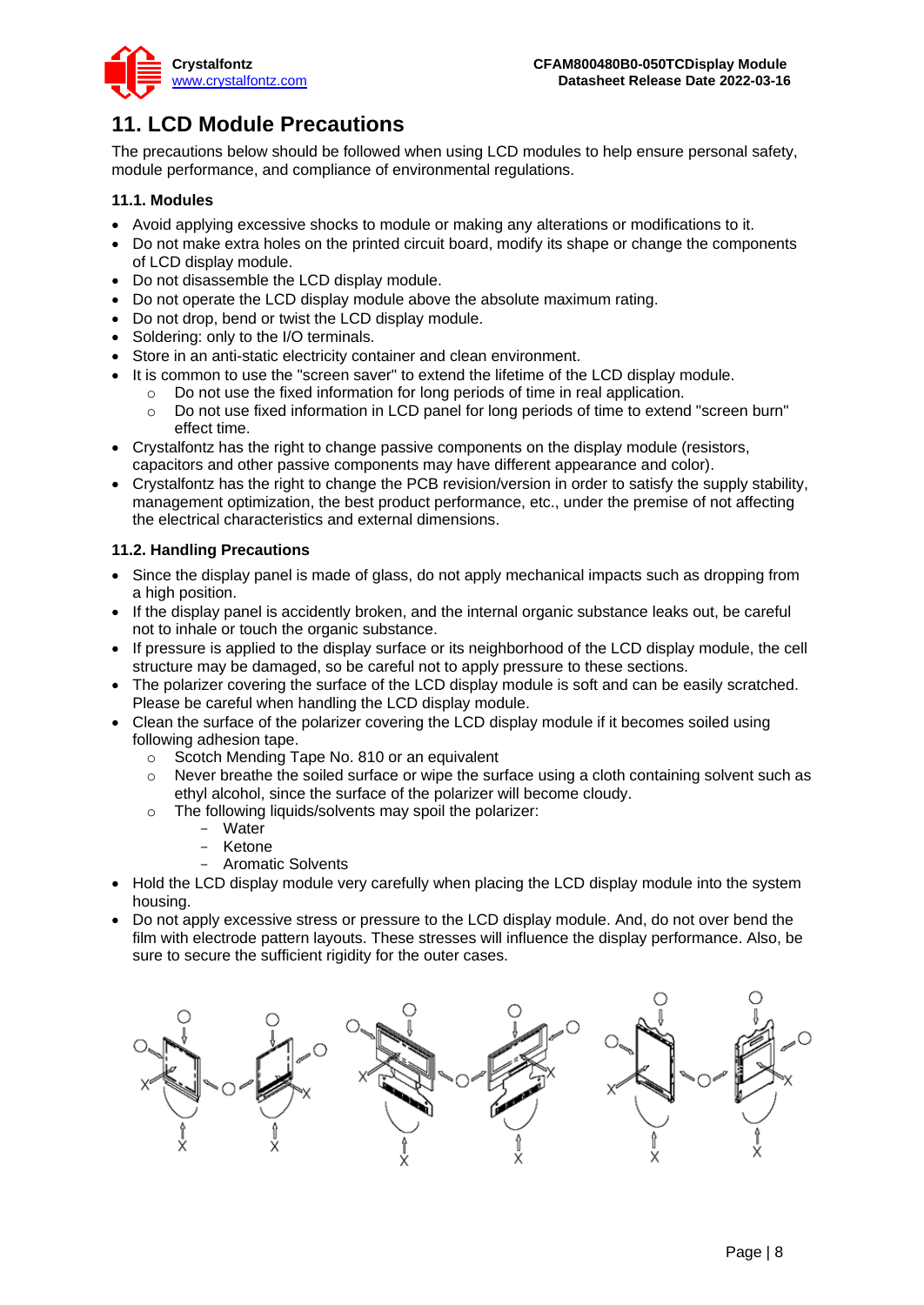

- Do not apply stress to the LSI chips and the surrounding molded sections.
- Do not disassemble or modify the LCD display module.
- Do not apply input signals while the logic power is off.
- Pay sufficient attention to the working environments when handing the LCD display module to prevent occurrence of element breakage accidents by static electricity.
	- o Be sure to make human body grounding when handling LCD display modules.
	- o Be sure to ground tools to use for assembly such as soldering irons.
	- $\circ$  To suppress generation of static electricity, avoid carrying out assembly work under dry environments.
	- $\circ$  Protective film is being applied to the surface of the display panel of the LCD display module. Be careful since static electricity may be generated when exfoliating the protective film.
- Protection film is being applied to the surface of the display panel and removes the protection film before assembling it. At this time, if the LCD display module has been stored for a long period of time, residue adhesive material of the protection film may remain on the surface of the display panel after the film has been removed. In such a case, remove the residue material by the method discussed above.
- If electric current is applied when the LCD display module is being dewed or when it is placed under high humidity environments, the electrodes may become corroded. If this happens proceed with caution when handling the LCD display module.

### <span id="page-8-0"></span>**11.3. Storing Precautions**

- When storing the LCD display modules put them in static electricity preventive bags to avoid exposure to direct sunlight and fluorescent lamps. Also avoid high temperature and high humidity environments and low temperatures (less than 0°C) environments. (We recommend you store these modules in the packaged state when they were shipped from Crystalfontz). Be careful not to let water drops adhere to the packages or bags, and do not let dew gather on them.
- If electric current is applied when water drops are adhering to the surface of the LCD display module the LCD display module may have become dewed. If a dewed LCD display module is placed under high humidity environments it may cause the electrodes to become corroded. If this happens proceed with caution when handling the LCD display module.

### <span id="page-8-1"></span>**11.4. Designing Precautions**

- The absolute maximum ratings are the ratings that cannot be exceeded for LCD display module. If these values are exceeded, panel damage may happen.
- To prevent occurrence of malfunctioning by noise pay attention to satisfy the VIL and VIH specifications and, at the same time, to make the signal line cable as short as possible.
- We recommend that you install excess current preventive unit (fuses, etc.) to the power circuit (VDD). (Recommend value: 0.5A)
- Pay sufficient attention to avoid occurrence of mutual noise interference with the neighboring devices.
- As for EMI, take necessary measures on the equipment side.
- When fastening the LCD display module, fasten the external plastic housing section.
- If the power supply to the LCD display module is forcibly shut down, by such errors as taking out the main battery while the LCD display panel is in operation, we cannot guarantee the quality of this LCD display module.
	- $\circ$  Connection (contact) to any other potential than the above may lead to rupture of the IC.

### <span id="page-8-2"></span>**11.5. Disposing Precautions**

• Request the qualified companies to handle the industrial wastes when disposing of the LCD display modules. Or, when burning them, be sure to observe the environmental and hygienic laws and regulations.